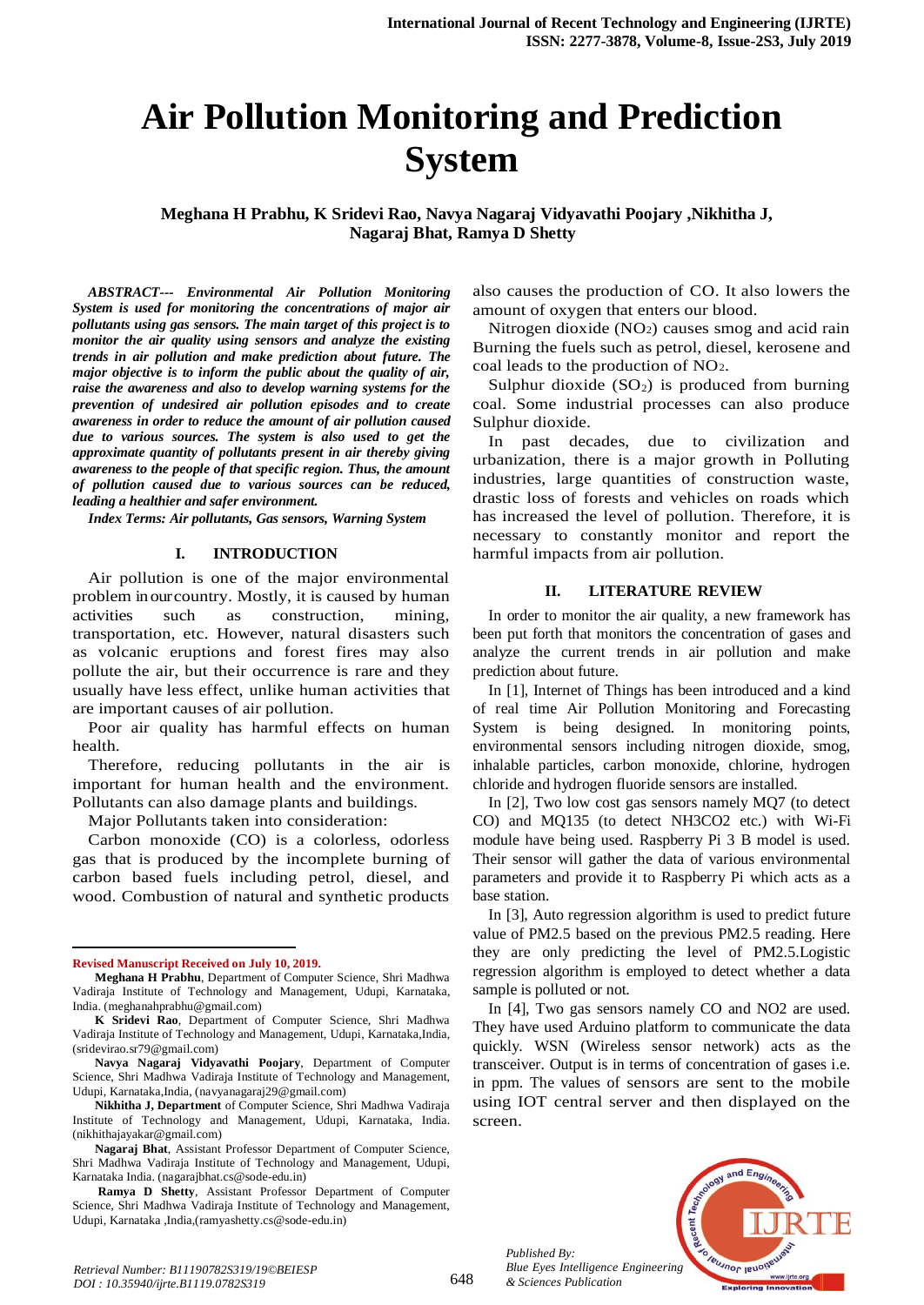In [5], Focuses on how a sensor network is used in wide range to monitor the level of air pollutants (CO, NO2, PM) present in urban ambient area. Here they have considered metro city, Bangalore as a real time example. They have used WSN to forecast and send the warning messages to the public.

In [6], Time series analysis method is used for analyzing the pollution trends in Delhi and making prediction about the future. The time series method includes two techniques. One is Multilayer Perceptron and the other is Linear Regression. The data is taken from Central Pollution Control Board to predict the concentration of pollutants such as CO, SO2, PM10 and O3 from the year 2011-2015.Their main agenda was not only to bring awareness but also to minimize level of pollution by taking proper measure and ensuring that the vehicles emit the pollutants within the permissible range.

In [7], A Multilayer Perceptron Neural Network is used as a tool for air pollution prediction. Their main focus is on the prediction of  $SO<sub>2</sub>$  contents.

In [8], The technologies like WSN and GSM are used. With the help of a GSM module, a text message is been sent to base station when the volume of dangerous gases crosses a particular safe limit.

In [9], Gas sensors namely CO and CO2 are used. Other parameters like temperature and humidity are also sensed along with gas concentrations to enable data analysis through data fusion techniques. Energia, an open source electronics prototyping platform is used.

## **III. COMPONENTS USED**

## *A. Arduino Uno R3 Microcontroller*

It is a hardware platform which is very flexible and it can be programmed based on the function for which it is used. It is an open source microcontroller device with easily accessible hardware/software platform and is compatible with most of the sensors. The Arduino UNO R3 Microcontroller is shown in Figure1.



**Figure 1: Arduino Uno R3 Microcontroller**

## *B. Sensors Used*

MQ135 Sensor: It is an air quality sensor which senses gases like ammonium, nitrogen, oxygen, alcohol, aromatic compounds, sulfide and smoke.

I. MQ7 Sensor: It suitable for sensing Carbon Monoxide in air.

- II. MiCS-2714 Sensor: This is a robust sensor for detection of nitrogen dioxide.
- III. SO2 B4 Sensor: It is capable of detecting Sulphur Dioxide in Air.

## *C. Wi-Fi Module*

ESP8266 is Wi-Fi enabled system on chip module .It is capable of hosting applications.

## **IV. METHODLOGY**

## *A. Dataset Considered*

The dataset collected consist of four attributes namely time in month, concentration of carbon monoxide, Sulphur dioxide and nitrogen dioxide. The dataset is being collected from Pollution Control Board. To this dataset we have appended the data collected from sensor via CoolTerm application.



**Figure 3: Data Collection**

## *C. Method Used*

*Published By:*

*& Sciences Publication* 

The method used here is time series analysis [6]. This method is used for analyzing the time series data. A model is trained using the previously observed values using this method. Once after it is trained it can predict the future values.

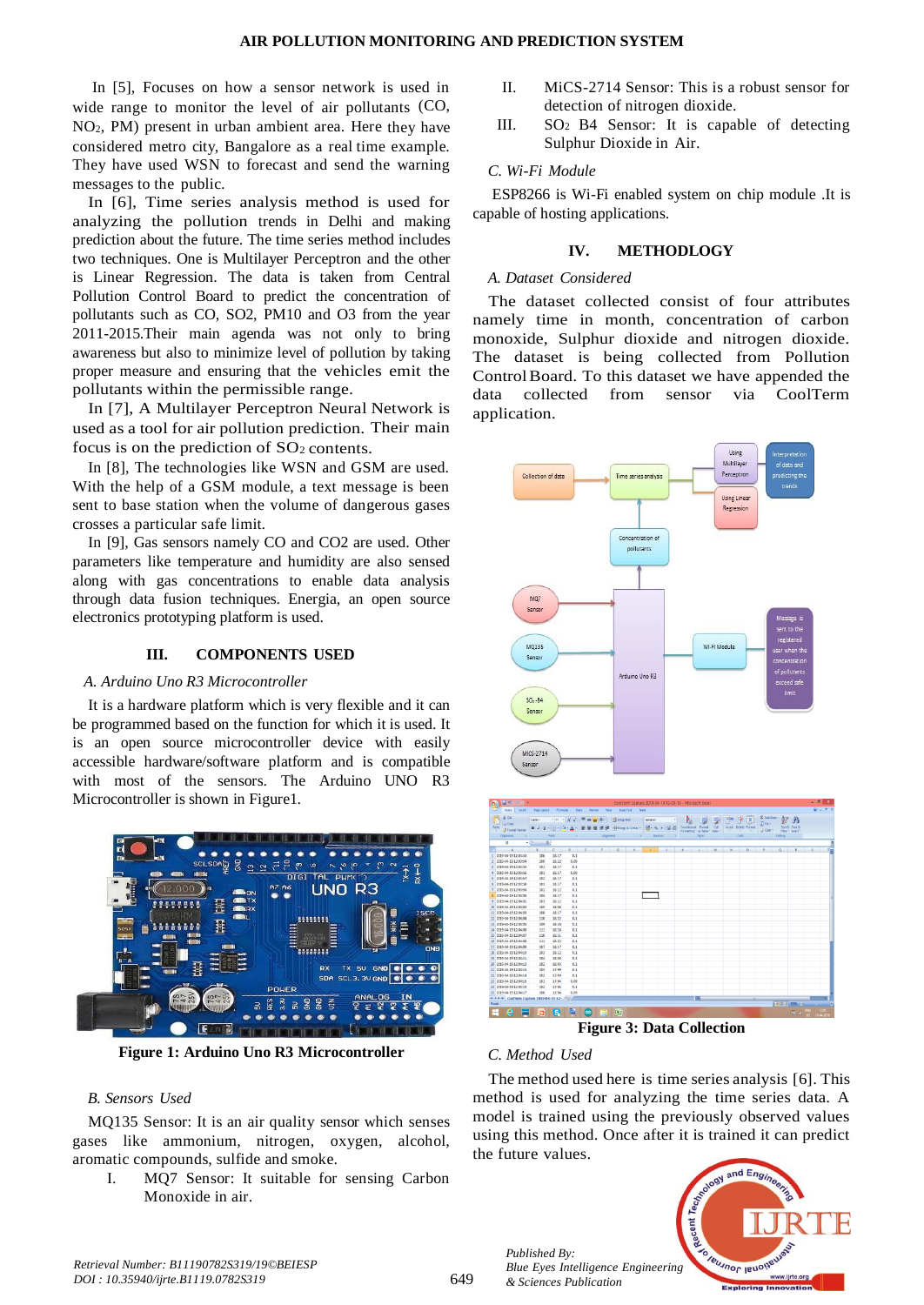#### *D. Techniques Used*

## *(i)Multilayer Perceptron*

A Multilayer Perceptron [6] is a feedforward artificial neural network that generates a set of outputs for a given set of inputs. It consists of atleast 3 layers: Input Layer, Hidden Layer and Output Layer. Each node apart from the input node has nonlinear activation. A Multilayer Perceptron uses supervised learning technique called as Backpropagation. They train the network on a set of input-output pairs and learn to model the dependency between inputs and outputs.

#### *(ii)Linear Regression*

Linear regression [6] is used to model the **RELATIONSHIP** between the response *y* and the input variable *x*. mathematically, we can write a linear relationship as,

# $y = \beta_0 + \beta_1 x_1 + \beta_2 x_2 + \dots + \beta_n x_n$ **Figure 2: Architectural Design**

## *B. Architectural Design*

Architectural design of the model is shown in Figure 2.

Four sensors namely MQ7, MQ135,  $SO_2$ -B4 and MiCS

-2714 are used. All sensors are powered with 5V. **Outp** 

put of the sensors is voltage which is proportional to the concentration of gas in air. Alert message regarding quality of air is sent to registered mobile number when the concentration of pollutant exceeds the certain limit. IFTTT is a web based service using which the message will be sent to the registered mobile number when the event is triggered. The data collected from sensor is stored in the .csv file using Coolterm application. The snapshot of data collection is shown in Figure 3.The data considered is preprocessed inorder to eliminate noise. The missing values in the dataset are filled up. For analyzing the data time series analysis method is used.

Linear Regression is a very simple algorithm. If goal is prediction linear regression can be used to fit a predictive model to an unobserved dataset of values ofthe response andexplanatory variables.



 **Figure 4: GUI for Air Pollution Prediction** 



**Figure 5: Graph showing Predicted CO** 



2018-11-06 2019-01-01 2019-05-01 2019-09-01 2020-01-01 2021-05-01 2021-09-01 2022-01-01



**Figure 8: Hardware Setup**

## **V. RESULT**

The Figure 4 is a GUI using which graph showing variation in concentration of pollutant such as CO,  $SO<sub>2</sub>$  and  $NO<sub>2</sub>$  can be generated for a particular day. The snapshots from Figure 5 to Figure 7 are the results obtained from our model. These graphs can also be generated through the GUI. The green lines indicate the observed data and the red line indicates the future predictions made by the model.

From the graph generated, we get to know that the pollutant  $NO<sub>2</sub>$  is likely to decrease in future, whereas the  $SO<sub>2</sub>$  and CO levels are likely to increase in future. If the concentration of the pollutants goes above the specified threshold, an alert message will be sent to the registered users. With this information, the amount of pollution caused due to various sources can be reduced by taking some preventive measures, leading a healthier and safer

*Published By: Blue Eyes Intelligence Engineering & Sciences Publication*